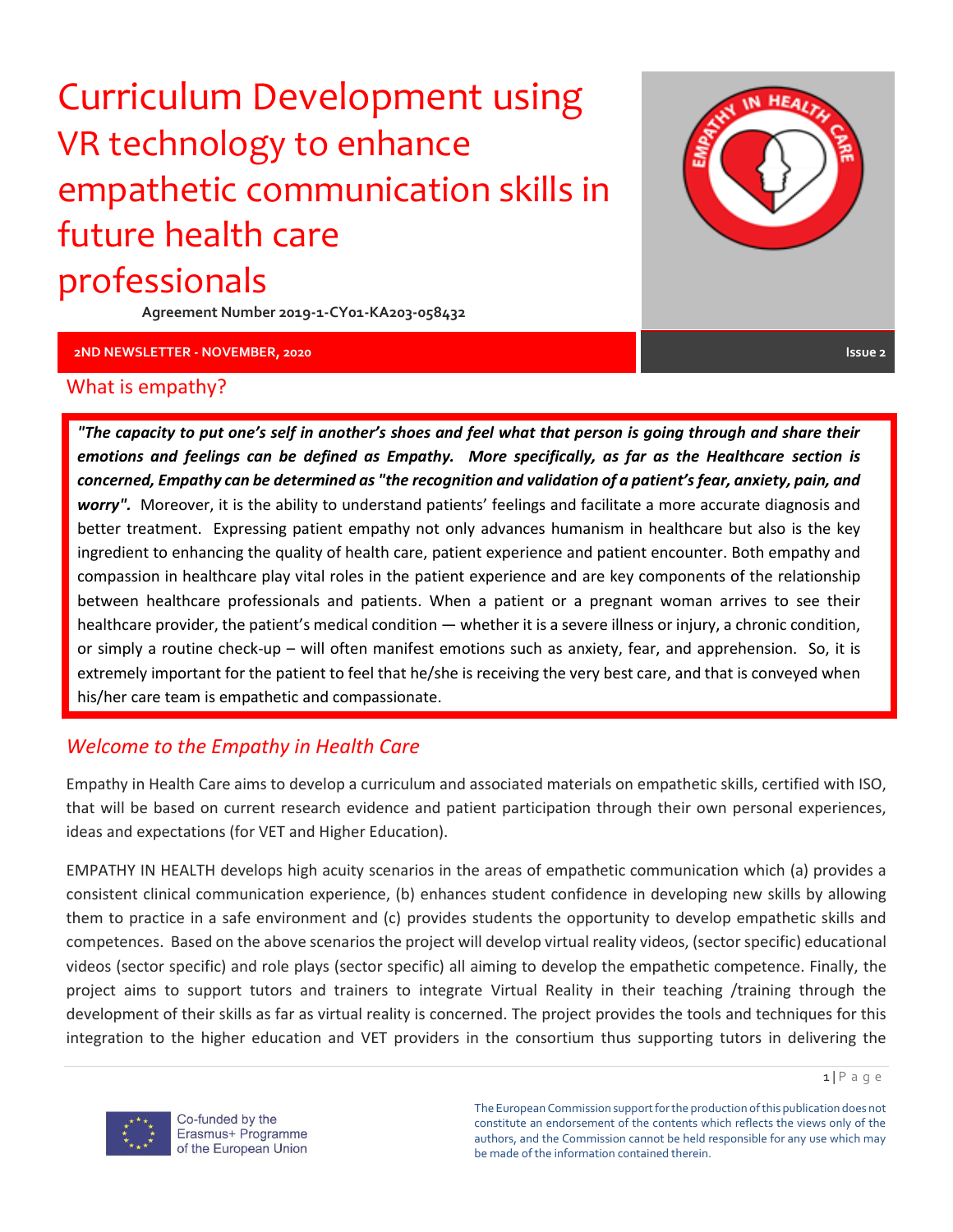training. At the same time the results of the project will be available to other higher education institutions and other vet providers.

## **Project Objectives**

The main objectives of the project are:

- 1. Develop an empathetic skills curriculum and materials, certified with ISO that will be based on current research evidence and patient participation through their own personal experiences, ideas and expectations (for Vocational Training and Ηigher Education),
- 2. Use this curriculum to develop high acuity virtual scenarios in the areas of empathetic communication which will (a) provide a consistent clinical communication experience, (b) enhance student confidence in developing new skills by allowing them to practice in a safe environment and (c) provide student feedback on areas of strength and further improvement
- 3. Develop VR videos and educational videos (Sector specific) to develop the empathetic competence,
- 4. Support tutors and trainers to integrate VR in their teaching /training through the development of their skills as far as virtual reality is concerned.

## **Deliverables at a glance**

The following are the main deliverables of the project

- o IO1: Qualification Framework: Empathetic Communication in Health Care Profession
- o IO2: Certification Scheme for the Certification of Curricula and Materials
- o IO3: Curriculum: Empathetic Communication in Health Care Profession
- o IO4: A list of scenaria
- o IO5: Interactive Virtual Reality Videos for Health Care Profession (using avatars)
- o IO6: Educational Videos in Health Care Profession
- o IO7: Tutor Guides (2) for Health Care Professionals (HE and VET)
- o IO8: Virtual Reality Authoring Tool

## **Project progress until now**

Following the completion of an in-depth literature review on empathy in general as well as on empathy in the health care sector and the development of a Focus Group Guide, the partners conducted Focus Groups in Cyprus, Greece, Germany and Belgium. Due to the COVID-19 pandemic, most Focus Groups were implemented online. The aim of the Focus Groups was to investigate and describe the needs, barriers and facilitators for achieving an effective empathetic consultation and interaction between the health care professionals and the patients. Based on the analysis of the results of the Focus Groups, the Consortium developed the learning outcomes to be included in two Qualification Frameworks (one for vocational education and one for higher education). Moreover, following the completion of the Focus Groups, the Consortium carried out a workshop in which they identified different scenarios that will be developed into VR, educational videos and role-playing scenarios to be used under the IO4. The partners also participated in a training conducted by Omega-Theofanis Alexandridis & SIA EE on the development of VR scenarios.

In summary, three online meetings, one workshop and one training took place during the period of June-November, 2020.